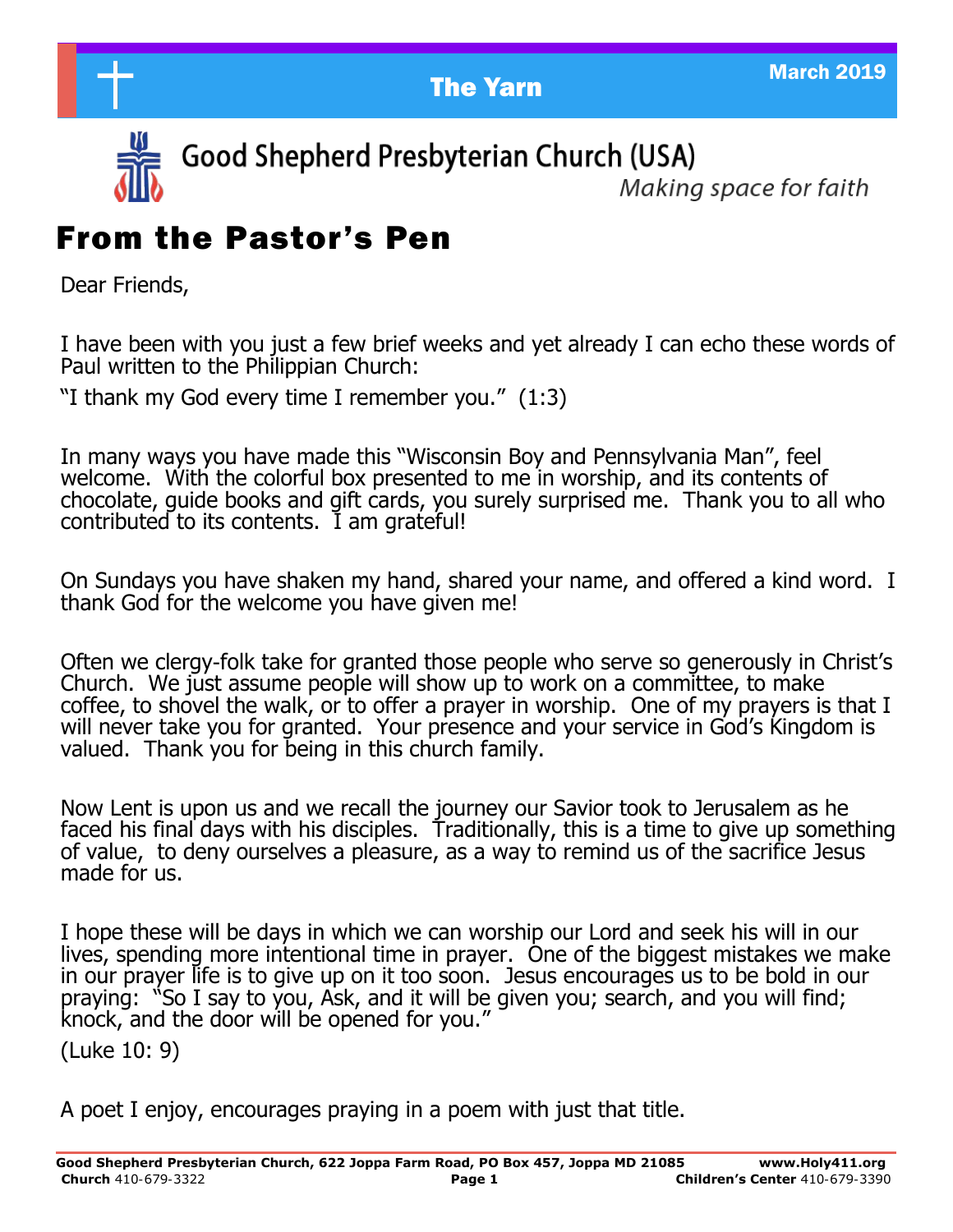

# From the Pastor's Pen continued

**Praying**

**It doesn't have to be the blue iris, it could be weeds in a vacant lot, or a few small stones; just pay attention, then patch**

## **a few words together and don't try to make them elaborate, this isn't a contest but the doorway**

### **into thanks, and a silence in which another voice may speak. --Mary Oliver**

As we pay attention, may we hear the voice of him who said "Come, and follow me." And may we continue to worship together, and serve together, and pray together.

Blessings on your journey. I am thanking God for you !

Keith

## EASTER



Help decorate the Sanctuary for Easter by ordering Easter flowers. You can dedicate your flowers to The Glory of God, In Memory of a loved one, or In Honor of someone. The cost this year is \$7.00. After Easter Worship you can take your flowers home and plant them in your garden. There will be an order box with order forms in the narthex.

# SCHEDULES

|         | <b>Ushers:</b>           | <b>Tellers:</b>   | Lay Readers:  | <b>Children's Time:</b> |
|---------|--------------------------|-------------------|---------------|-------------------------|
| Mar. 3  | Petnic, Workman          | Bohns, Kent       | D. Barr       | Starke                  |
| Mar. 10 | Tich, McKemy, Morgan     | Starke, Webster   | Young         | PreVatte                |
| Mar. 17 | Douglas, Webster, Starke | Pfoutz, Wagener   | PreVatte      | C. Bohns                |
| Mar. 24 | Maas, Wronowski          | PreVatte, Workman | S. Baranowski | G. Wronowski            |
| Mar. 31 |                          | Baranowski, Maas  | V. Maas       | A. Wronowski            |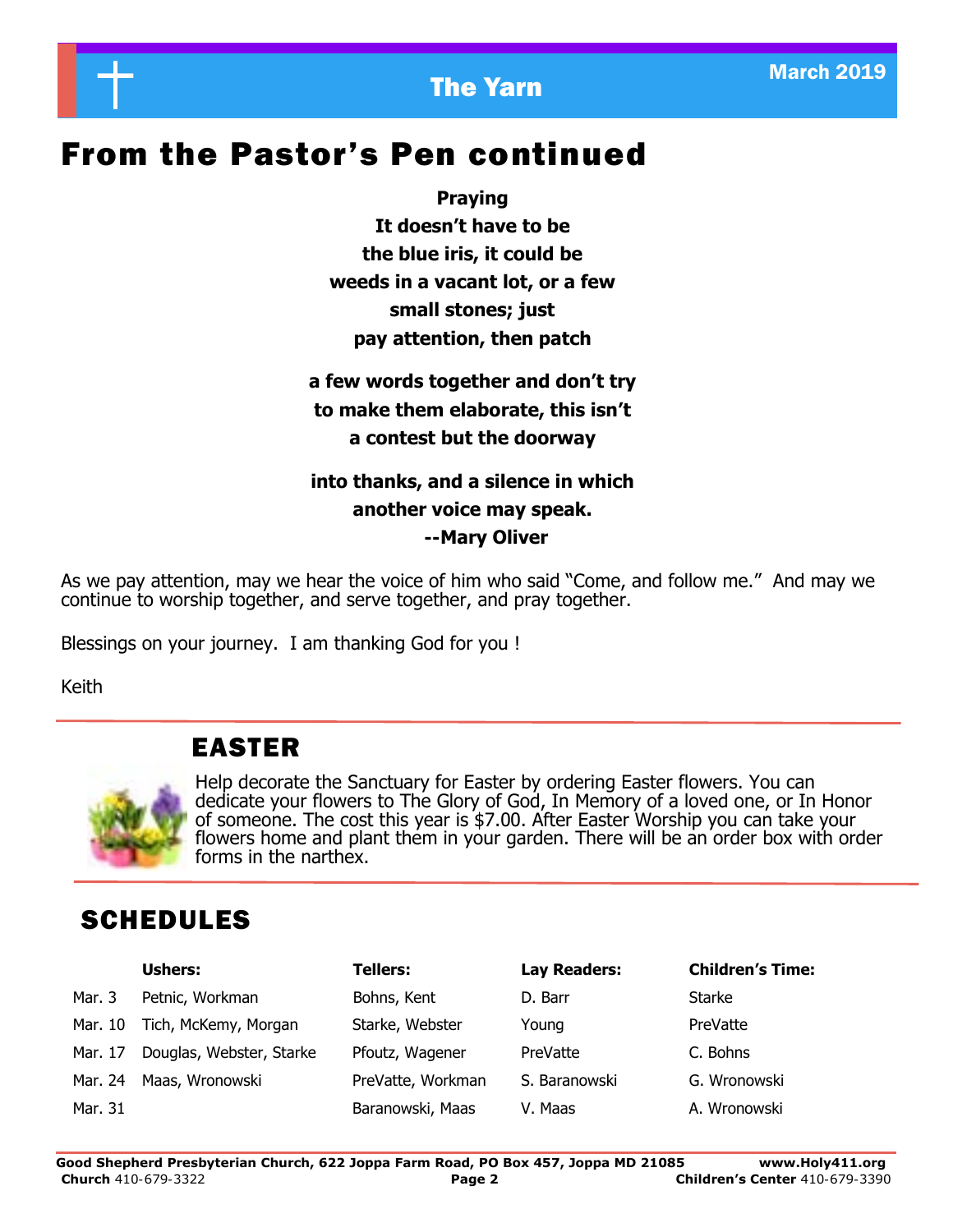

# Session Highlights—February 2019

CHILDREN'S CENTER/BUILDING RENOVATION - As most of you know, when Rev. Bultena left, we planned to increase the size of our Children's Center. The loan company was not willing to move forward while we were in the interim period, the project was put on hold. As we came closer to calling Rev. Roberts, a task force was assembled to decide how we would move forward. Original plans called for us to build a wing and then do major renovations to the existing building. The task force looked carefully at current Center enrollment numbers as well as projections for community growth and decided we would reverse our plans and start with the existing structure, making some changes that would still allow for program growth. We invited the architects back and shared our ideas. We are now at a point start plans for the renovation. The elders approved spending \$17,800. for Frederick Ward and Associates to assess our proposed ideas and advise on the feasibility of our plans. A few things that will be considered include adding a door beside the folding partition between the sanctuary and classroom, dividing the current classrooms each in half, replacing the HVAC systems, adding water and restroom facilities, adding an elevator. If you have questions, please ask Farrell Maddox, who is the lead on the task force.

## WOMEN'S ASSOCIATION—MARCH ACTIVITIES

#### **Thursday, March 7 10:00 AM:**

Circle Bible Study Lesson 7 – God with Us as Emmanuel (bring your lunch)

#### **Thursday March 28 10:00 AM:**

Stuff Easter Eggs for our Annual Easter Egg Hunt Those working on Pillowcase Dresses may also be meeting this day. (bring your lunch)

### **THANK YOU!!!**

Thanks to all who donated clothing, toiletries, and Valentine snacks for our February Sharing Table! We had more clothing than last year and very little left over at the end.

The women filled over 100 Valentine bags and not one was left! A special "thank you" to Brian Gonzales Jr. for handing out the Valentine Bags.

We had more toiletries than ever  $\overline{\phantom{a}}$  lotions, toothpaste, shampoos, etc.  $\overline{\phantom{a}}$  big and small  $\overline{\phantom{a}}$  all were grabbed up during our time at Sharing Table.

Please keep this mission in mind during the year so that you can set aside these items for next year.

## **GREAT JOB!!!**

#### **EASTER EGG CANDY/TOYS NEEDED!**

On March 28, the Women's Association will be stuffing the Easter Eggs for **Good Shepherd's Annual Easter Egg Hunt.** (Easter is on April 21, 2019) Please help us by donating commercially wrapped candy, mini toys, etc. for these eggs. It has been suggested that we do not use hard candy. We **DO NOT** need empty eggs! There are over 4500 eggs stored from last year!!! If you want to stuff your own, just ask and we will gladly give you some of the empty eggs. There will be a basket in the narthex for the collection on **March 10,17, and 24. THANKS!**



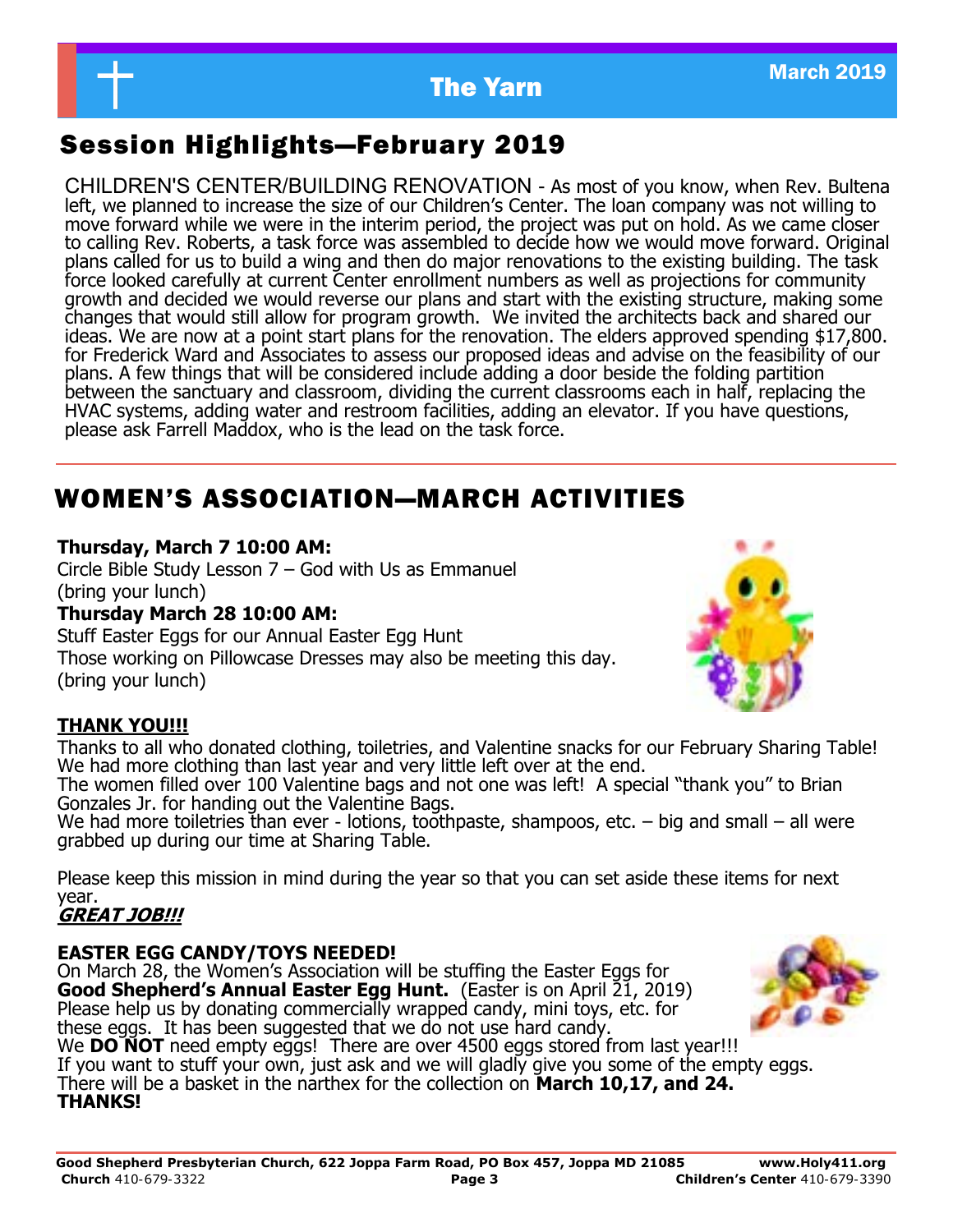

## **WE MARCH CAUSE SPRING IS "ALMOST" IN THE AIR!**

Warm greetings to all! We would like to shout out a "thank you" to all those who participated with Hope for the Homeless Shelter. Norma Webster chaired the event for the second year and many of our members gave of their time. Good Shepherd members set up cots, prepared food, served and socialized with 30 plus guest. This is just one of many missions we support throughout the year. Our church is always willing to answer the call and we welcome all to participate.

### **SAVE THE DATE:**

DEACONS

#### **Movie Night -** The rescheduled date is **March 31st at 5:30 pm**

Our feature movie will be, I **Can Only Imagine.** If you have not seen this movie you are in for a treat. If you have, then you know its worth seeing again. The movie is based on the true story about Bart Millard. Bart is the lead singer for the Christian band Mercy Me. Bart suffers physical and emotional abuse at the hands of his father Arthur. When Arthur becomes terminally ill, he finds redemption by embracing his faith and rediscovers his love for his son.

Prior to the movie please join us for the best hot dogs, prepared by Clay Maas and Allen Wronowski Popcorn, soft pretzels, dessert, and drinks, will be provided. Invite a friend, it's a relaxed evening and we want you there!

### **Easter Egg Hunt - April 20th**

We **"Do Not"** need eggs! We will be collecting **wrapped candy, and please no hard candy,** to fill the eggs. Each child will choose a prize for their participation in the egg hunt. Any small inexpensive toy item is appreciated. Coloring books, slime, bubbles, matchbox cars, craft supplies, etc.



In addition, refreshments will be provided after the egg hunt. Jeanette Petnic will organize items needed along with the ladies' group. Cookies, brownies, cheese curls, cold drinks, etc. are requested.

This is a church event and all are asked to participate. This is a fun time for all and a great community outreach. Please plan to join us and invite someone!

### **SPRING FLING - MAY 11th - Time to Spring into action!**

Calling all volunteers!! Calling all crafters!! Spread the word. If you have ideas or suggestions, please share. More information to follow.

Food Pantry restock is scheduled for the 1st Sunday of each month? We thank you for the continued support with this outreach. Wayne and Joan Douglas are your contacts.

Your Redner's tapes also support the food pantry. If you are not familiar with this, please see Jeanette Petnic.

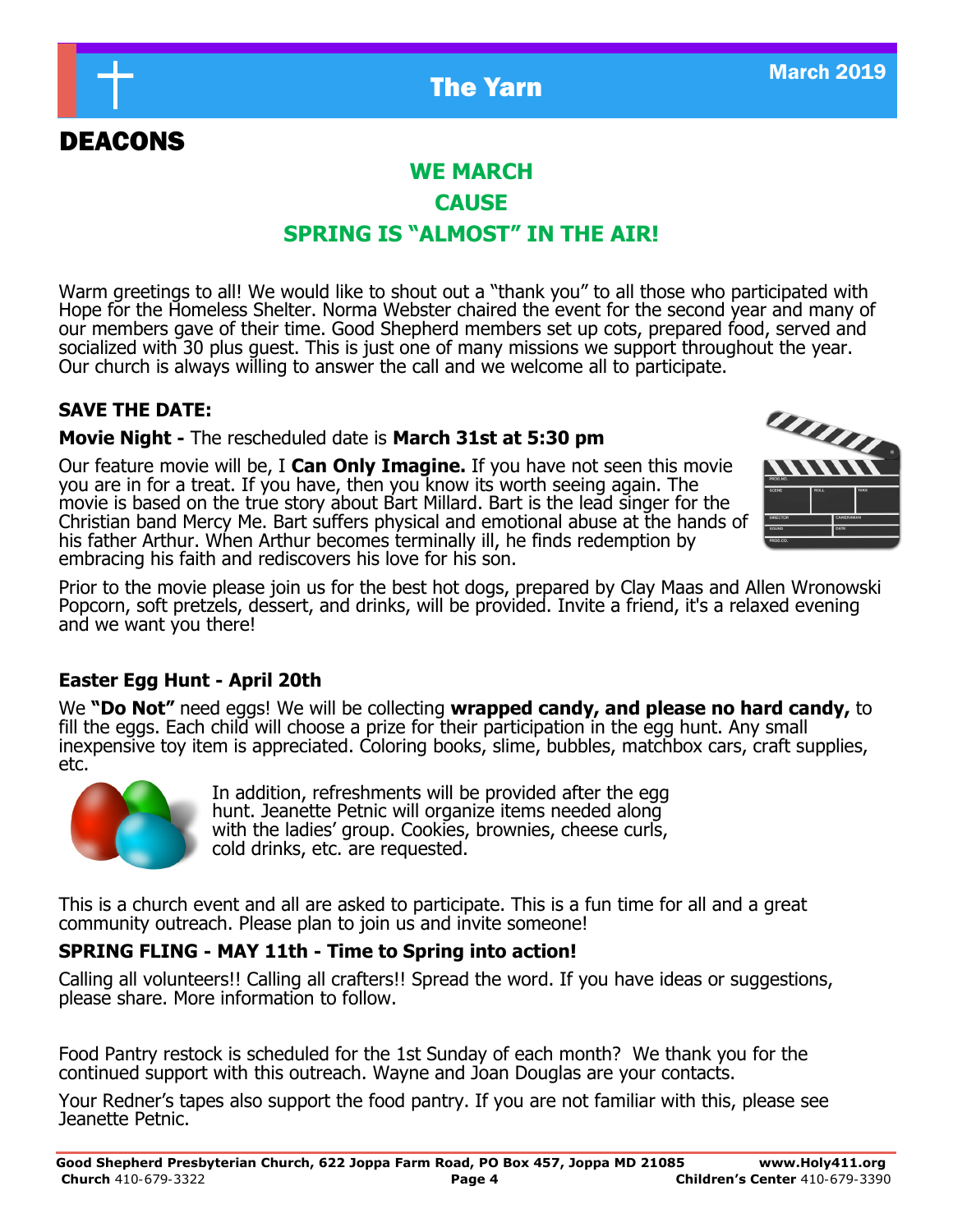|   |                                                    | <b>The Yarn</b>                                                                                                                                                      | <b>March 2019</b> |
|---|----------------------------------------------------|----------------------------------------------------------------------------------------------------------------------------------------------------------------------|-------------------|
|   | Friday, 1<br>Sunday, 3                             | Children's Center Coffee & Donuts 6:00AM<br><b>Adult Sunday School 9:30</b><br>Worship 11:00<br>Coffee 12:00                                                         |                   |
|   | Tuesday, 5                                         | 1st Sunday Food Closet Sunday<br>Spring Fling Meeting 6:00<br>Deacons 6:30                                                                                           |                   |
|   | <b>Wednesday 6</b>                                 | Ash Wednesday Worship 7:00<br>Choir Following Worship                                                                                                                |                   |
| C | Thursday, 7<br>Sunday, 10                          | Women's Bible Study 10:00<br>First Sunday in Lent<br><b>Adult Sunday School 9:30</b><br>Worship 11:00<br>Coffee 12:00<br>Day Light Saving Time Begins-Spring Forward |                   |
|   | <b>Wednesday, 13</b>                               | Shepherd Kids 5:30-7:00<br>Choir 7:30                                                                                                                                |                   |
|   | Thursday, 14<br>Saturday, 16<br>Sunday, 17         | Session 7:00<br>Men's Breakfast<br>2nd Sunday in Lent<br>Adult Sunday School 9:30<br>Worship 11:00                                                                   |                   |
|   | <b>Wednesday, 20</b>                               | Coffee 12:00<br>Shepherd's Kids 5:30-7:00<br>Choir 7:30                                                                                                              |                   |
|   | Sunday, 24                                         | 3rd Sunday in Lent<br><b>Adult Sunday School 9:30</b><br>Worship 11:00<br>Coffee 12:00                                                                               |                   |
|   | <b>Wednesday, 27</b><br>Thursday, 28<br>Sunday, 31 | Choir 7:30<br>Women's Association 10:00<br>4th Sunday in Lent<br><b>Adult Sunday School</b><br>Worship 11:00                                                         |                   |

# GSPC WOMEN'S CIRCLE BIBLE STUDY

Thursday, March 7, 2019

10:00 – 12:00 Upper Room GOD'S PROMISE: I AM WITH YOU

BIBLE STUDY-LESSON 7– GOD WITH US THROUGH AS EMMANUEL

SCRIPTURE: Isaiah 7:10-16, Matthew 1:18-25

KEY IDEA:

**WHAT ABOUT HER? Joan Pugh**

**HOSPITALITY: Jo White and Sarah Weich**

**BRING LUNCH**